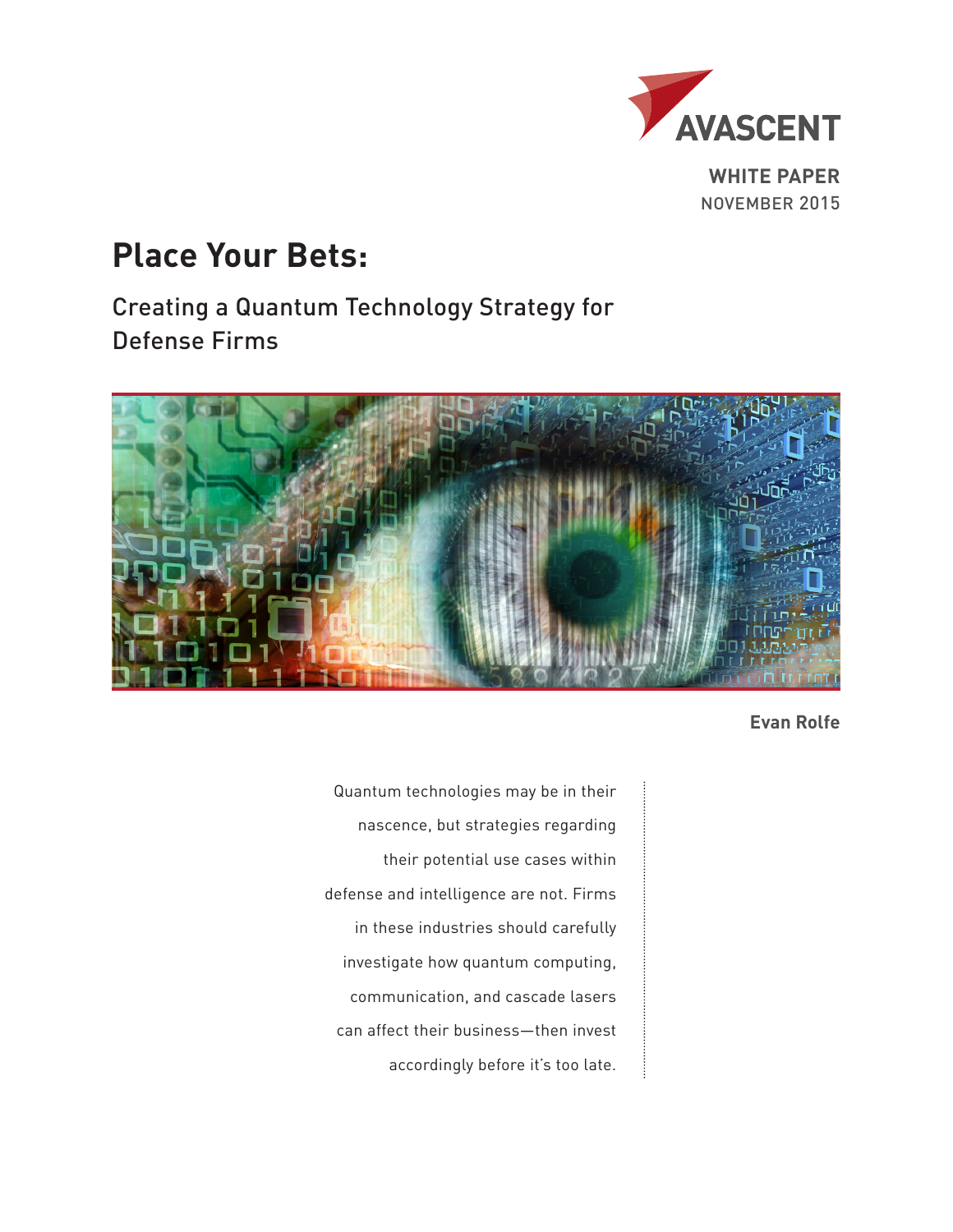

# **Place Your Bets:**

Creating a Quantum Technology Strategy for Defense Firms

There is no greater fear in a technology-driven industry than missing a paradigm shift. Within the defense industry, quantum computing and communication are beginning to stoke those concerns. Growing awareness about the potential for game-changing breakthroughs in the computational and national security space, and beyond, means it is time for aerospace and defense companies to begin putting together quantum computing strategies that address how to proactively respond to the new technology given their capability sets and business models.

The arrival of a major new technology – especially one that is nascent and poorly understood – can lead to bad strategy. Firms often rush to make reactive investments that do not build on capabilities, satisfy customer requirements, or position the company for market leadership. Alternatively, other firms adopt a "wait-andsee" approach, leaving them in the dust as the technology reaches maturity. However, these traps can be avoided through a researched, measured approach.

Firms should develop an understanding of how quantum technologies could advance their particular industry, identify the most efficient and cost-effective way to leverage these advancements, and develop a path to market that prioritizes customer requirements, rather than technology.

One key consideration defense (and other) firms must keep in mind is that "quantum technology" is actually a group of multiple, distinct sets of

technology with little developmental overlap. Although quantum computing, quantum communication, and quantum cascade lasers all rely on advances in quantum mechanics, advancements in one will do little to advance another. Firms must determine which technology possesses the most market potential before developing an investment case.



Quantum computers process complex data exponentially faster than conventional computers, offering an advantage processing problems such as "brute-force" computations. Unlike a conventional computer that processes bits, which are data stored as a 1 or a 0, a quantum computer uses quantum bits, or qubits. Qubits can be 0, 1, or in both states simultaneously (called a "superposition"). Qubits can also be entangled with one another, meaning that they express correlation with one another.

**One key consideration defense (and other) firms must keep in mind is that "quantum technology" is actually a group of multiple, distinct sets of technology with little developmental overlap.**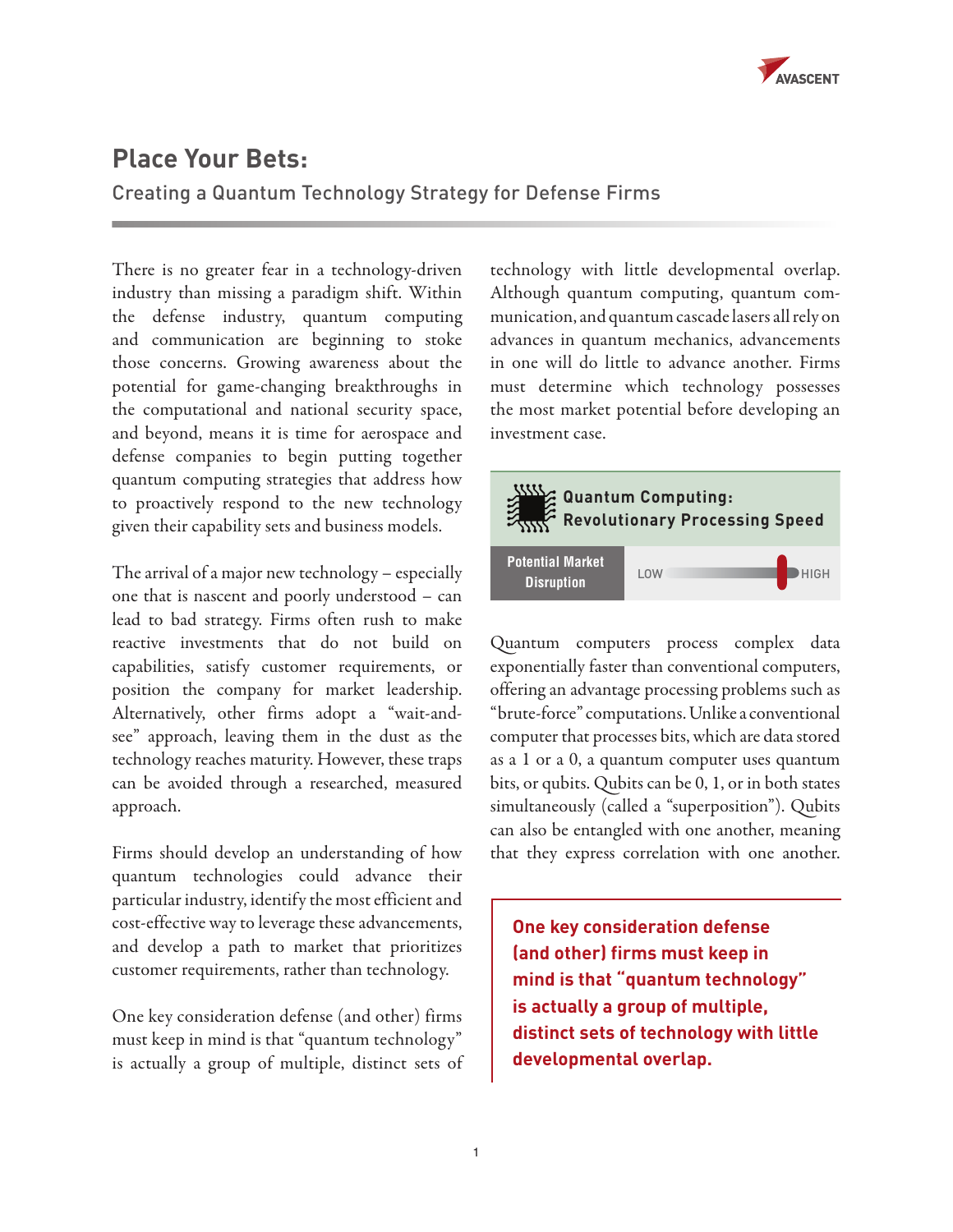

These features are key to quantum computing's speed advantage.

Although there are various use cases for quantum computing, the best applications will reflect both a company's existing business lines and their longerterm growth strategies. Quantum computing has the potential to benefit both, and given the potential investment required, the notion of return on investment is an important one to consider. Among the most likely applications, the following hold the greatest promise to the defense industry.

**Quantum Encryption and Communication: Ultra-Secure** LOW **HIGH Potential Market Disruption**

Although distinct from quantum computing, quantum communications may offer some of the most intriguing opportunities for the defense sector. Quantum communication is actually a collection of a number of potential

| <b>Industry Applications</b>                |                                                                                                                                                                                                                                                                                                                                                                                                                                                                                                                                                                                                                                                                                              |
|---------------------------------------------|----------------------------------------------------------------------------------------------------------------------------------------------------------------------------------------------------------------------------------------------------------------------------------------------------------------------------------------------------------------------------------------------------------------------------------------------------------------------------------------------------------------------------------------------------------------------------------------------------------------------------------------------------------------------------------------------|
| <b>DECRYPTION</b>                           | This has the most potential to cause the greatest disruption<br>in the national security and corporate realm. Paradoxically,<br>it is rarely discussed, which is testament to the threat to<br><b>Signals Intelligence</b><br>status quo technologies and systems. This is all the more<br>reason to have a quantum strategy that takes this into<br>consideration.                                                                                                                                                                                                                                                                                                                          |
| <b>MACHINE</b><br><b>LEARNING</b>           | Machine learning includes the development and application<br>of algorithms that learn from large amounts of example<br><b>Sensor Processing</b><br>data and make predictions or decisions. Quantum<br>computers show promise for improved machine learning<br>456°<br><b>Pattern &amp; Object</b><br>capabilities due to their abilities to quickly work with large<br>Recognition<br>amounts of data, and can even develop algorithms that<br>can then be run on conventional computers or remotely<br>deployed on devices like autonomous unmanned aerial<br><b>Autonomous</b><br><b>Systems</b><br>vehicles that can employ quantum-computer-developed<br>models during their operations. |
| <b>FNGINFFRING</b><br><b>&amp; MODELING</b> | Quantum-enabled engineering design and modeling<br>systems used to design new aircraft, ships or other<br>Software<br>hardware will be able to crunch through engineering<br><b>Verification &amp;</b><br>Validation<br>simulations much faster due to the ability of qubits to<br>quickly work with large amounts of data. This could<br>potentially lead to improvements in the engineering design<br><b>Engineering Design</b><br>process, improving time to market. Similarly, quantum<br>computing may hold promise for software verification<br>and validation, testing complex systems for errors.                                                                                    |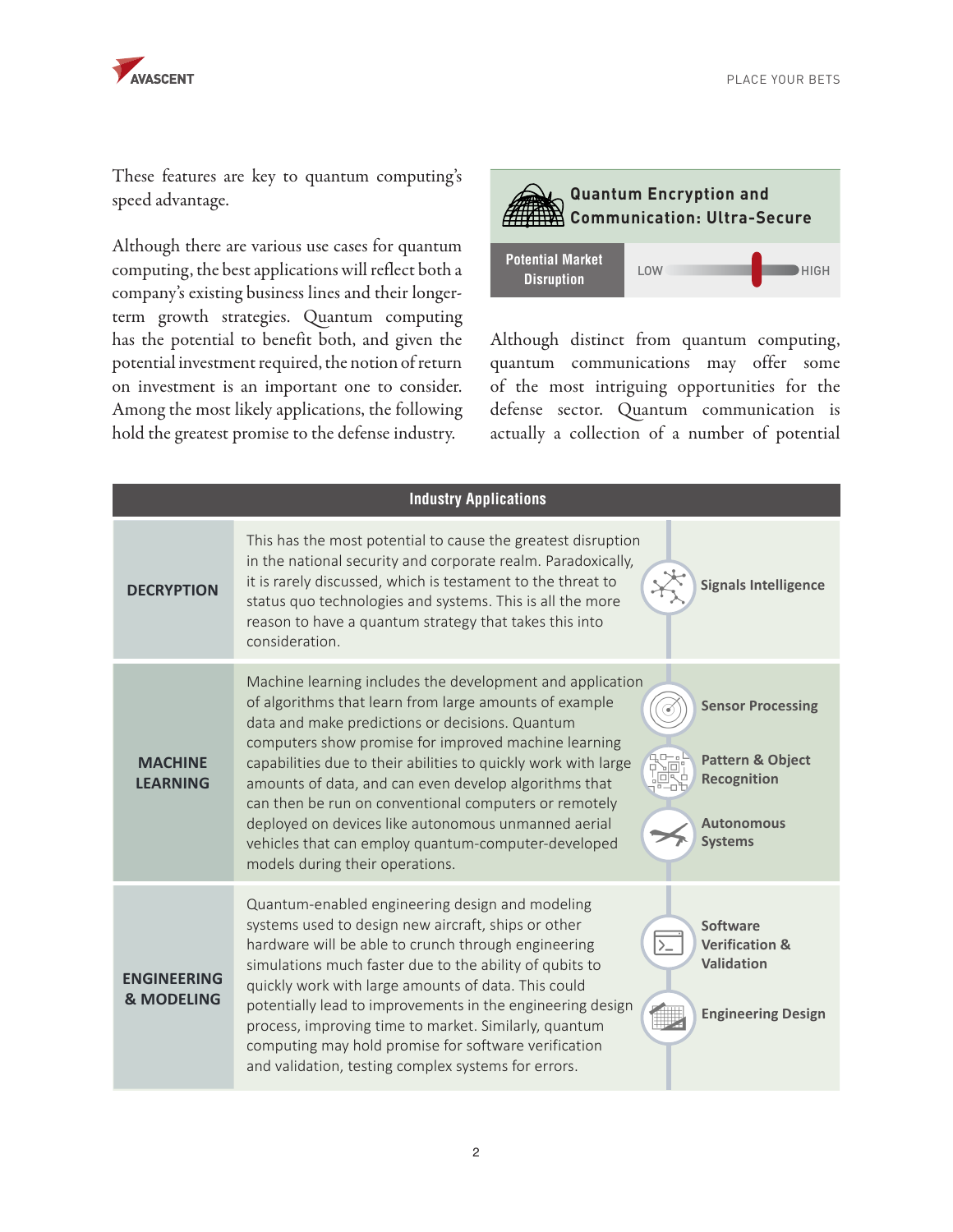

technologies. The most developed is quantum key distribution (QKD), in which key distributions are effectively encoded in qubits to secure data so that the receiving party can identify whether the information has been compromised en route. QKD has been in development since the 1980s, with systems in place at DARPA and Los Alamos, four existing commercial providers, and development programs across many leading telecommunications providers. Conventional encryption relies on prime number factorization problems that are too time consuming for most computers to crack. Although conventional encryption (public key cryptography) can be broken by increasingly more powerful computers (and, potentially, quantum computers), QKD is secured by fundamental laws of quantum physics, such that if the key is intercepted or compromised, the intended recipient is immediately aware. Other more theoretical quantum communications concepts focus on using entangled qubits to transmit information.

Securing electronic communications with QKD could render today's encryption obsolete. A quantum system would be resistant to conventional hacking measures, as well as the use of quantum computing for decryption. Demand would come from both government customers, as well as highend commercial users seeking to protect their data. Indeed, gaining a foothold in this market could be key to developing a communications security strategy for the next few decades.

**QCLs fit in a larger spectroscopic technology portfolio, far from the encryption and computing world.**



The third "quantum" technology is a quantum cascade laser, which has very little to do with quantum computing or quantum communication. Quantum cascade lasers (QCLs) are a type of semiconductor laser that utilizes quantum wells containing electrons in lasing states. QCLs have a variety of potential real-world applications, such as gas and explosive detection, imaging, and countermeasures. They also could be used for a number of environmental applications, as well as potentially cruise control and collision avoidance radar, and medical diagnostic equipment. However, QCLs do not utilize entanglement, superpositions, or any of the aspects of quantum information theory common to quantum computing or communication. Their inclusion in the field of "quantum technology" is a red herring of sorts. QCLs fit in a larger spectroscopic technology portfolio, far from the encryption and computing world.

#### Devising a Quantum Technology Strategy

As with any new advancement, defense companies should start by working toward a technical and commercial understanding of the technology. This can inform an assessment of the most promising approaches for a given application or portfolio. Moreover, investment needs to be paired with a thorough understanding of which technologies are most relevant to a company's business model – if at all. A tactical aircraft manufacturer will have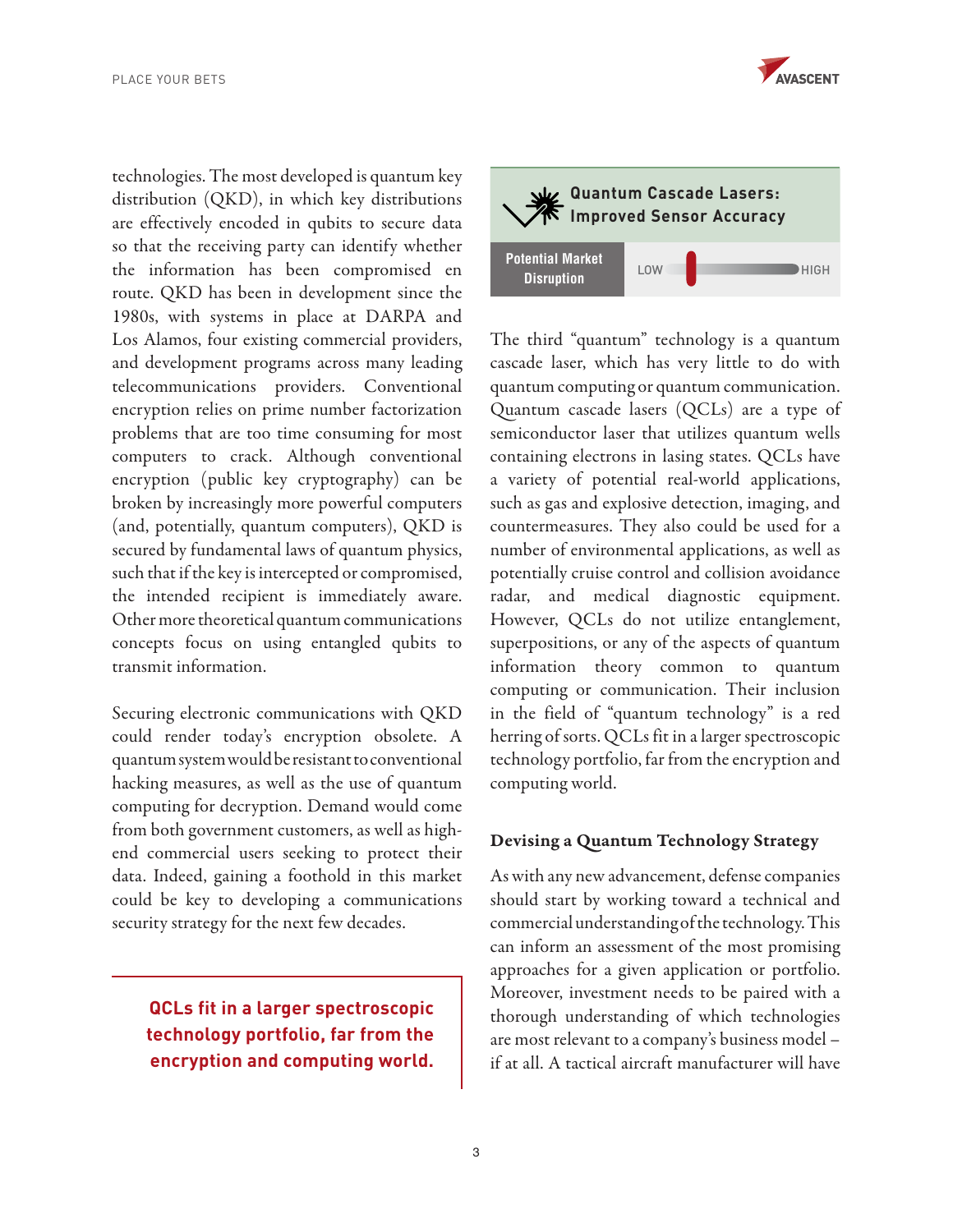PLACE YOUR BETS



different needs than an intelligence analytics firm, and will want to approach quantum technology accordingly. As with any business strategy, the potential disruptive aspects of next-generation computing should not be underestimated. Nor should the importance of knowing when not to invest, as will be the case for some defense firms.

Understanding the technology is one thing, but thoroughly comprehending how it fits with market opportunities at federal and private-sector customers is another. This analysis should be based on credible use cases, a rational assessment of internal investment opportunities in quantum technologies and a strategic approach toward preparing for game-changing technologies. For some firms, quantum technology will not be a good fit for their current and even future business models. For these firms, monitoring technological evolution and adaptation is likely enough.

Firms that choose to become involved in quantum technologies must stake out strategic paths to market. This involves figuring out where a firm wants to enter in the value chain. Just as every company that uses a conventional computer does not design and build that device, a company getting involved in quantum computing does not need to develop its own hardware. Algorithm development may ultimately be more important for a defense company in ensuring that it has a competitive advantage over competitors in developing quantum computing use cases (e.g. superior engineering modeling or intelligence analysis software). Hardware could be accessed through a partnership or purchased from a provider (either as a system or per use).

This strategic and technical analysis need not be abstract. In fact, defense firms regularly assess **A smart quantum strategy involves deciding how these technologies will influence core markets and strengths while potentially using major disruptions to a firm's advantage.** 

technology markets for exactly where they want to focus their investment efforts and business development resources. Quantum computing's potential does require certain shifts in those approaches, but this potentially groundbreaking technology should not induce corporate paralysis or management confusion.

## Change is Coming – Ready?

Within the next ten to fifteen years, quantum computing and communication will have the ability to revolutionize many industries, including the defense sector. For executives and boards of directors sizing up the potential impact, the natural instinct might be to reflexively invest in a disruptive technology as a defensive strategy against being passed by a once-in-a-lifetime innovation or outmaneuvered by a rival. Yet doing so without a sound strategy could be even more harmful than doing nothing at all if a company charges into markets where it is inherently disadvantaged. Quantum technology may be able to do many things in the coming years, but it cannot overcome bad corporate strategy.

A smart quantum strategy involves deciding how these technologies will influence core markets and strengths while potentially using major disruptions to a firm's advantage. For some companies, it may be a major investment to position as a leader in the market. For others it might be forming a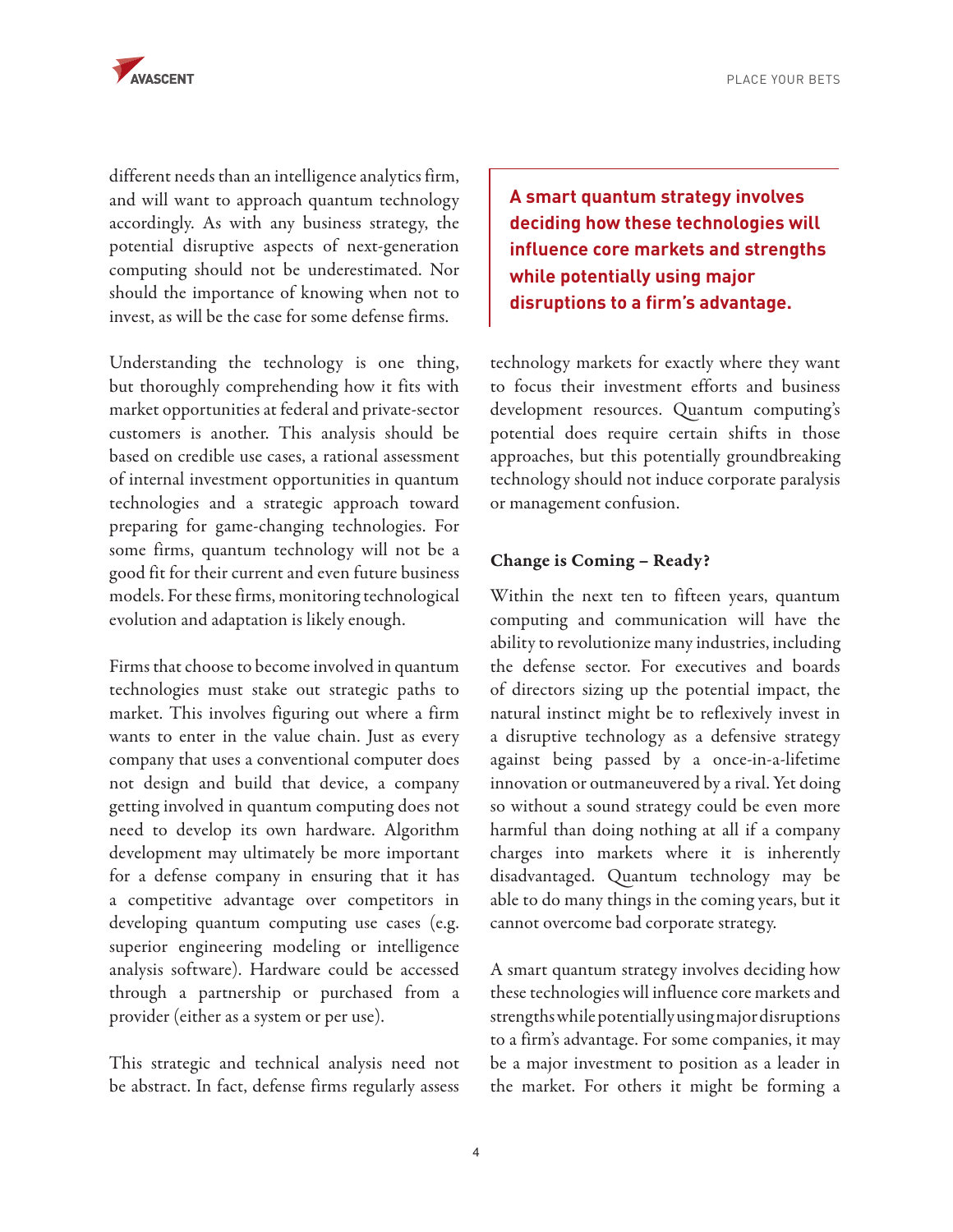PLACE YOUR BETS



partnership or even monitoring the market to see how industry adapts. Careful analysis to determine when and how to enter the market is key to making a decision that will position a company for the future, as opposed to investing unwisely out of fear of disruptive technology.